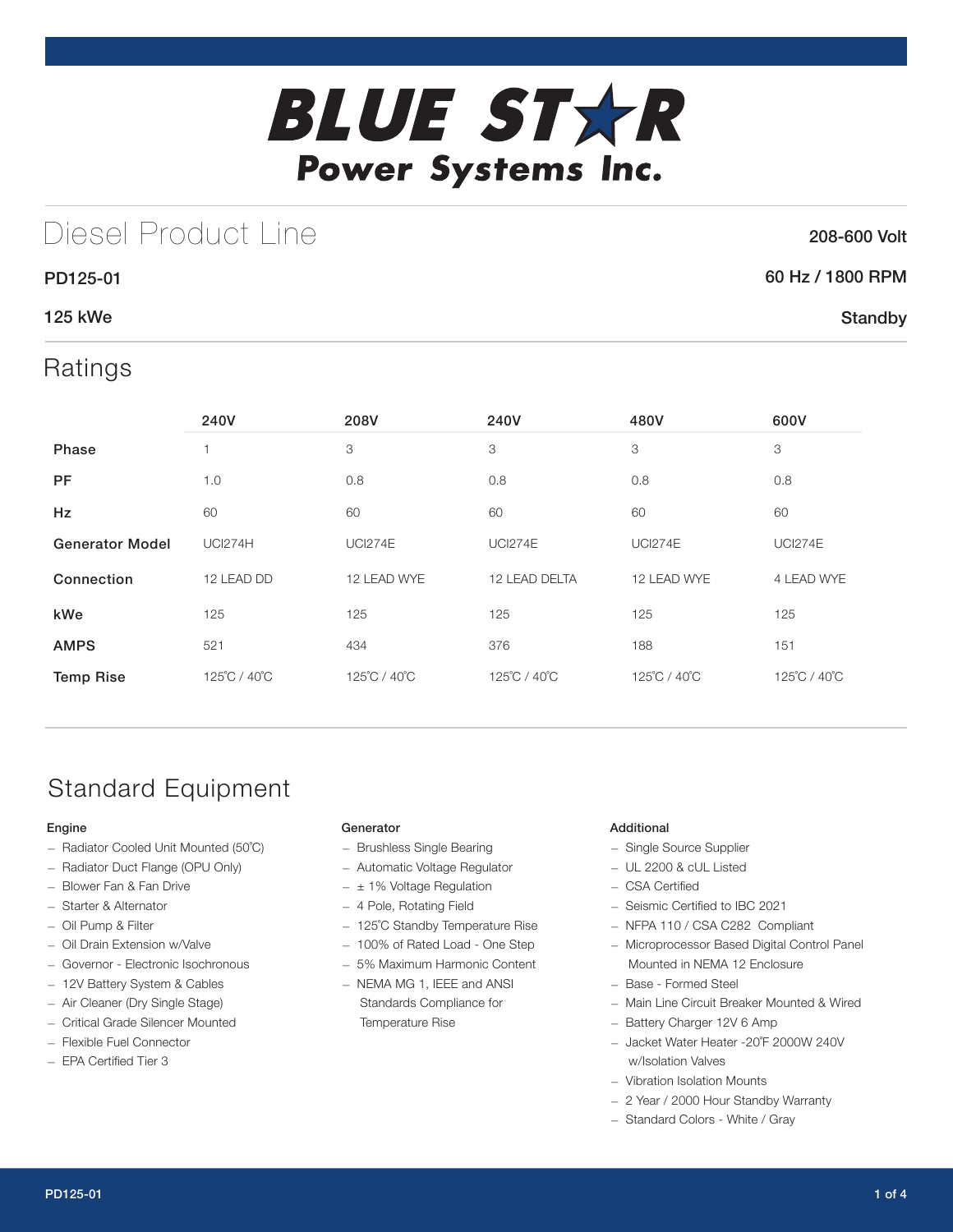125 kWe



## Application Data

| Engine                                                                   |                    |                                      |                                                |  |  |
|--------------------------------------------------------------------------|--------------------|--------------------------------------|------------------------------------------------|--|--|
| Manufacturer:                                                            | Perkins            | Displacement - Cu. In. (lit):        | 428 (7.01)                                     |  |  |
| Model:                                                                   | 1106D-E70TAG2      | Bore - in. (cm) x Stroke - in. (cm): | 4.13 (10.5) x 5.31 (13.5)                      |  |  |
| Type:                                                                    | 4-Cycle            | Compression Ratio:                   | 16.8:1                                         |  |  |
| Aspiration:                                                              | Turbo Charged, CAC | Rated RPM:                           | 1800                                           |  |  |
| <b>Cylinder Arrangement:</b>                                             | 6 Cylinder Inline  | Max HP Stby (kWm):                   | 229 (171)                                      |  |  |
| <b>Exhaust System</b>                                                    |                    |                                      | Standby                                        |  |  |
| Gas Temp. (Stack): °F (°C)                                               |                    |                                      | 842 (450)                                      |  |  |
| Gas Volume at Stack Temp: CFM (m <sup>3</sup> /min)                      |                    |                                      | 1057 (29.9)                                    |  |  |
| Maximum Allowable Exhaust Restriction: in. H2O (kPa)                     |                    |                                      | 60.0 (15.0)                                    |  |  |
| <b>Cooling System</b>                                                    |                    |                                      |                                                |  |  |
| Ambient Capacity of Radiator: °F (°C)                                    |                    |                                      | 122 (50.0)                                     |  |  |
| Maximum Allowable Static Pressure on Rad. Exhaust: in. H2O (kPa)         |                    |                                      | 0.50(0.12)                                     |  |  |
| Water Pump Flow Rate: GPM (lit/min)                                      |                    |                                      | 44.9 (170)                                     |  |  |
| Heat Rejection to Coolant: BTUM (kW)                                     |                    |                                      | 4,280 (74.9)                                   |  |  |
| Heat Rejection to CAC: BTUM (kW)                                         |                    |                                      | 1,857 (32.5)                                   |  |  |
| Heat Radiated to Ambient: BTUM (kW)                                      |                    |                                      | 2,572 (45.0)                                   |  |  |
| <b>Air Requirements</b>                                                  |                    |                                      |                                                |  |  |
| Aspirating: CFM (m <sup>3</sup> /min)                                    |                    |                                      | 509 (14.4)                                     |  |  |
| Air Flow Required for Rad. Cooled Unit: CFM (m <sup>3</sup> /min)        |                    |                                      | 7,173 (203)                                    |  |  |
| Air Flow Required for Heat Exchanger/Rem. Rad. CFM (m <sup>3</sup> /min) |                    |                                      | Consult Factory For Remote Cooled Applications |  |  |
| <b>Fuel Consumption</b>                                                  |                    |                                      |                                                |  |  |
| At 100% of Power Rating: gal/hr (lit/hr)                                 |                    |                                      | 9.58(36.3)                                     |  |  |
| At 75% of Power Rating: gal/hr (lit/hr)                                  |                    |                                      | 7.87 (29.8)                                    |  |  |
| At 50% of Power Rating: gal/hr (lit/hr)                                  |                    |                                      | 5.62(21.3)                                     |  |  |
| <b>Fluids Capacity</b>                                                   |                    |                                      |                                                |  |  |
| Total Oil System: gal (lit)                                              |                    |                                      | 4.62 (17.5)                                    |  |  |
| Engine Jacket Water Capacity: gal (lit)                                  |                    |                                      | 2.51 (9.50)                                    |  |  |
| System Coolant Capacity: gal (lit)                                       |                    |                                      | 5.55(21.0)                                     |  |  |

Deration Factors: Rated Power is available up to 3281ft (1000m) at ambient temperatures to 104°F (40°C). Consult factory for site conditions above these parameters.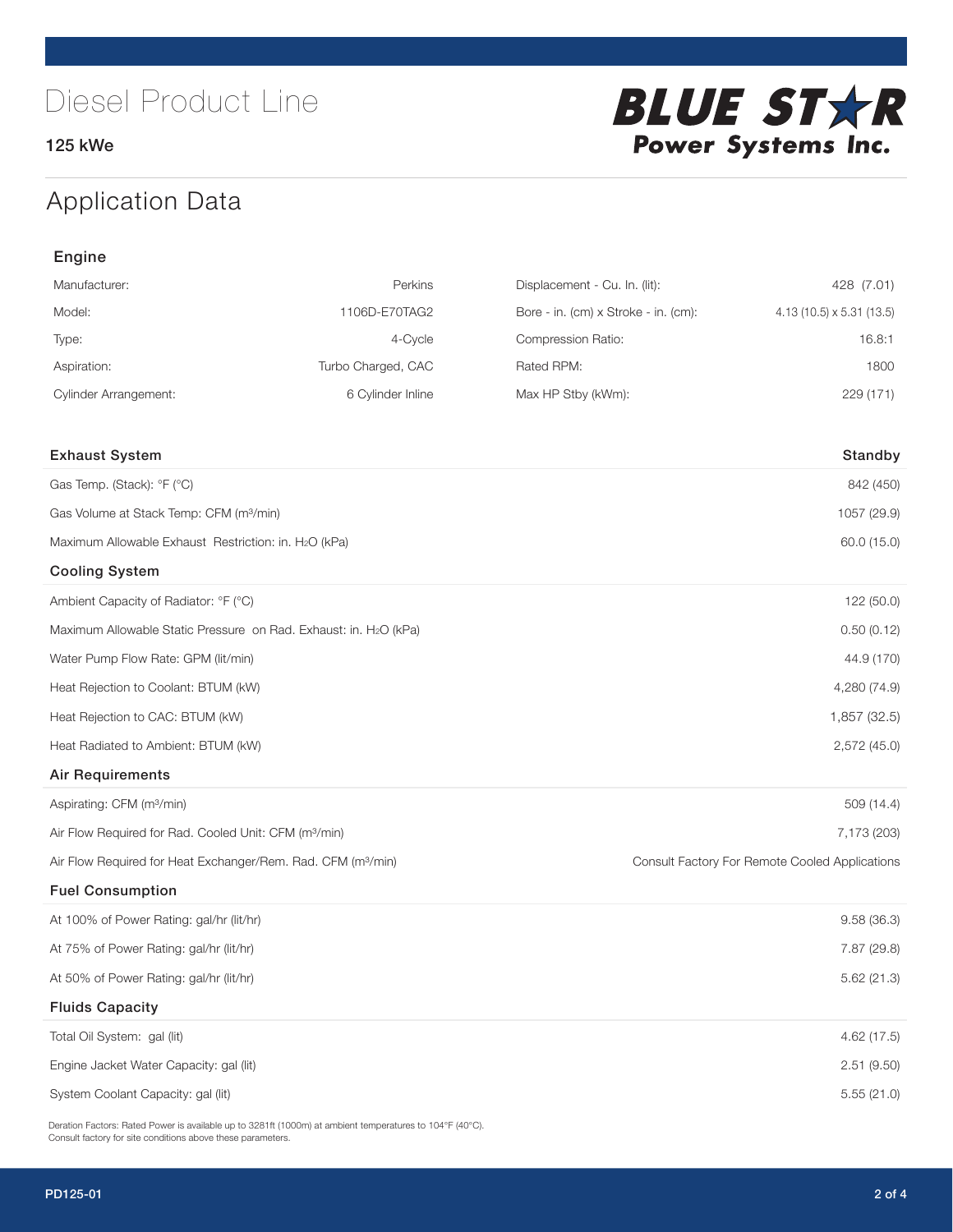## Diesel Product Line

### 125 kWe



### DCP7310 Control Panel

#### Standard Features

- Digital Metering
- Engine Parameters
- Generator Protection Functions
- Engine Protection
- CAN Bus (J1939) ECU Communications
- Windows-Based Software
- Multilingual Capability
- Remote Communications to DSE2548 Remote Annunciator
- 8 Programmable Contact Inputs
- 10 Contact Outputs
- RS485 Communicator Interface
- cULus Listed, CE Approved
- Event Recording
- IP 65 rating (with supplied gasket) offers increased resistance to water ingress
- NFPA 110 Level 1 Compatible

## Weights / Dimensions / Sound Data

|            | L x W x H                    | <b>Weight Ibs</b> |
|------------|------------------------------|-------------------|
| <b>OPU</b> | $110 \times 54 \times 65$ in | 3,700             |
| Level 1    | $130 \times 54 \times 82$ in | 4.600             |
| Level 2    | $130 \times 54 \times 82$ in | 4.650             |
| Level 3    | 164 x 54 x 74 in             | 4.875             |
|            |                              |                   |

Please allow 6-12 inches for height of exhaust stack.

|         | No Load | Full Load |
|---------|---------|-----------|
| OPU     | 82 dBA  | 85 dBA    |
| Level 1 | 80 dBA  | 82 dBA    |
| Level 2 | 75 dBA  | 78 dBA    |
| Level 3 | 71 dBA  | 73 dBA    |



STOP MANUAL OPTION AUTO ALARM START

.<br>[AUTO]

**BLUE STAR** Power Systems Inc.

Manual Mode Button and Indicator Sultane Mute & Lamp Test Button Mute & Lamp Test Button Mute & Lamp Test Button Configurable Button -  $\Box$  Auto Mode Button and Indicator

DIGITAL CONTROL PANEL

Module Display  $\Box$ 

 $\bullet$  $\bullet$  $\bullet$ 

 $\circledcirc$ 

Menu Navigation

Open Generator (Manual Mode Only)

Generator Breaker LED

Stop / Reset Mode Button and Indicator

 $\bullet$  $\bullet$   $\circ$   $\bullet$ 

 $\sigma$ 

՟Պ

Close Generator (Manual Mode Only)

Generator Available LED

L Start Button

 $\blacksquare$